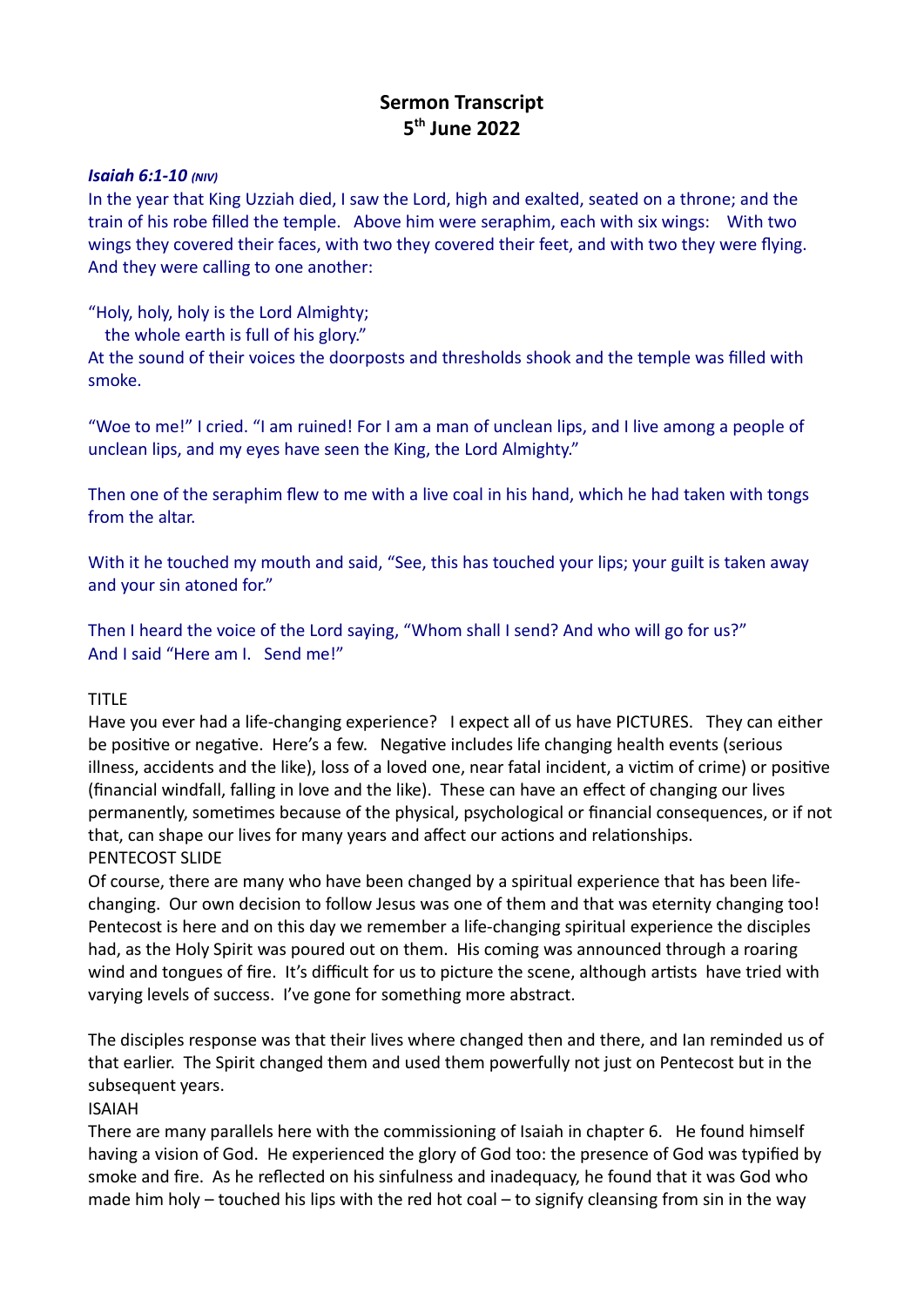that fire is used to refine precious metals. Fire can also be used in the context of firing someone up – motivating them – to do something. Isaiah was being fired up to bring God's prophetic word to a people who fundamentally were going to resist God's message.

Don't forget that in all the excitement of Pentecost and following days, that was going to be the experience of the apostles too – they were to be sent out as messengers – and although they were to see the church grow rapidly, they would also suffer opposition and persecution, something that by tradition, would make all but one martyrs. Even the one left over, John, died an exile on Patmos.

Sometimes it is dramatic events in life that change us spiritually. They can be dramatically spiritual, like Pentecost. I know of many who have experienced power manifestations of the Holy Spirit, had visions of heaven, heard God audibly, received miraculous healing, witnessed something miraculous of the Holy Spirit. And its changed them.

They may be other dramatic but amazing events. The Philippian jailer for example found that his jail was hit by an earthquake and the doors opened but none of the prisoners had escaped. His response to Paul and Barnabas was "what must I do to be saved."

Have these sort of occurrences been us in some form or another? What was our response? If it was years ago , how are we living up to that now? Do we need a fresh filling of God's Spirit?

Now maybe you're not a person who has experienced the spiritually dramatic, you have believed, but life has been pretty normal. VERSE Before you think yourself less of a believer than you should be, then I would remind you of the words of Jesus to "doubting Thomas" when he finally met his Lord "Because you have seen me, you have believed; blessed are those who have not seen and yet have believed." John 20:29. You've trusted and followed Christ by taking Him at His word. So feel very blessed; the Lord commends you for your faith because you've trusted without drama!

Whatever your experience of God may be, the most important thing is that you have come into a personal relationship with God through Jesus Christ, by trusting in his finished work on the cross and receiving forgiveness, hope, the presence of the Holy Spirit and new life as a result. That's why we celebrate Communion this morning.

Before we come around the table, what can we take away from the Pentecost story and Isaiah's Temple vision today?

#### • A TASTE of God's glory

The disciples were gathered together praying, Isaiah had his vision in the Temple where he was worshipping (look at my first sermon in the series to see where I get that from). They had placed themselves where they were expectant of God doing something – and He did! There is the danger that we expect little of God, particularly when we go through difficult times. Someone once said "blessed are those who expect nothing; they are rarely disappointed." Thy Kingdom Come is not about praying in a way that takes a punt as to whether God will answer or not, but praying with intent, claiming the promise of Jesus "And I will do whatever you ask in my name, so that the Father may be glorified in the Son." John 14:13. Let's start praying and expecting to experience God's glory. One you do you will start seeing His glory all over the place. As the seraphim said ""Holy, holy, holy is the Lord Almighty; the whole earth is full of his glory."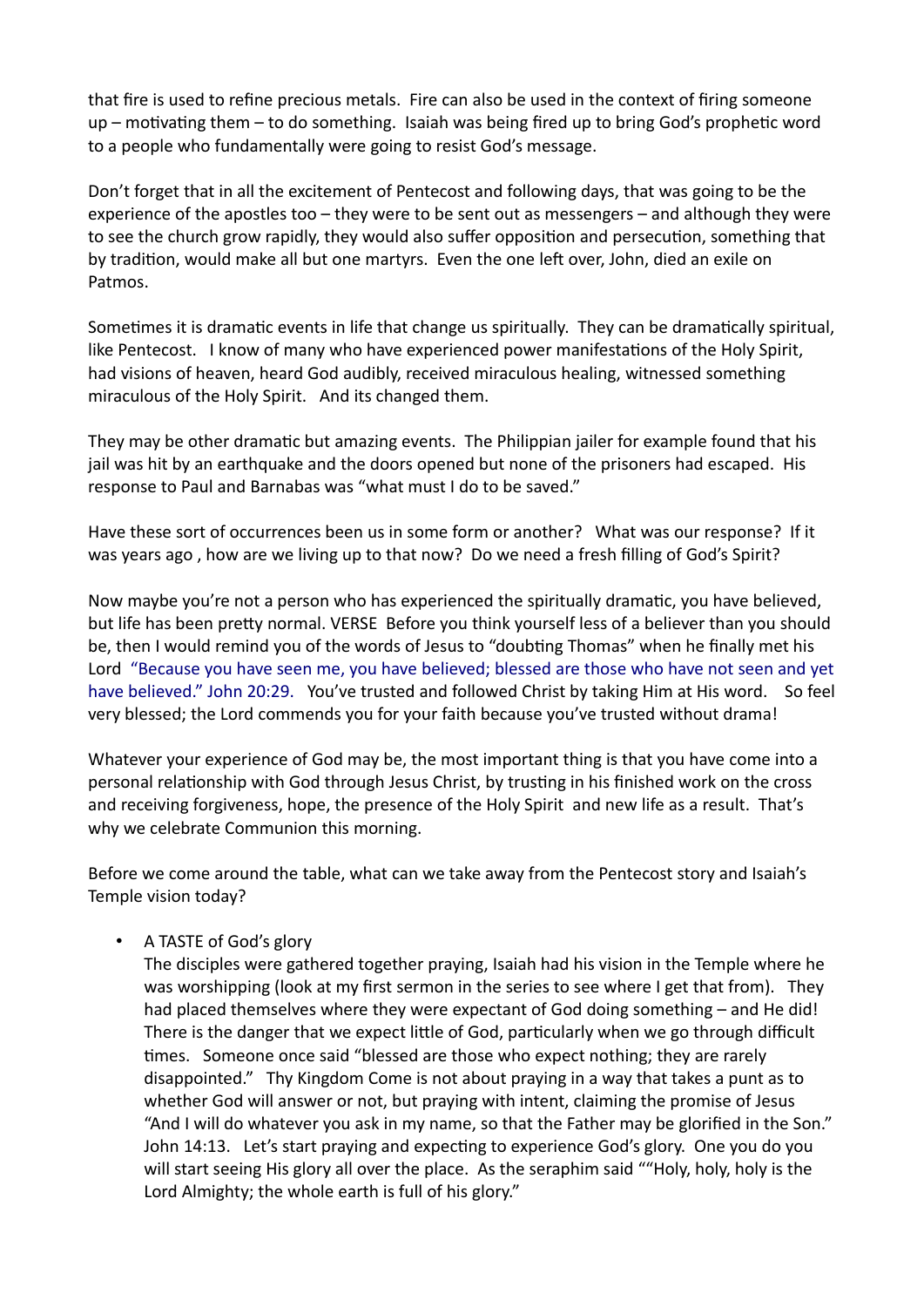## • A DISPLAY of God's power

And as we pray in faith,we don't just see the glory of God in hitherto unexpected places, we see the power of the Holy Spirit working with us and through us. Expect God to change others as He changes you. One thing I have found has come forth as an emphasis this TKC has been for me that as I pray for god to change others, I should be aware that god wants to change me too. That applies to all of us. As we look forward as a church for God to do new things – lead us to a new Pastor, refresh our mission, lead us into new ministries and revitalise existing ones, then we must realise that none of it is going to be achieved unless we are changed, renewed, too and we need to ask the Holy Spirit to fill us afresh.

# • A GIFT of God's grace

But as we are challenged with the fact that if we know and trust Christ then the Holy Spirit desires to fill us. Allow Him to fill you, perhaps for the first time, perhaps again. Let Him use you in new and fresh ways. As we hear stuff like this, there is a danger we will pull out the EXCUSEOMETER: "but I'm to old, I'm not ready, I'm a sinner because I've done this and that, I'm not worthy, I have no gifts and talents, I'm sick, I've got responsibilities." Where do you come on the excusometer? It doesn't matter what your excuses are and how many there are, in His death on the cross, God has made you everything you need in Christ to be and to live as one of His people. Just as the angel made Isaiah's lips fit to speak the words of God, the Holy Spirit makes you fit and empowered to go God's will in whichever way that He purposes. And He can and will make your excuses melt away.

## TITLE

Knowing this all to be the case, let's say with Isaiah "Here I am Lord, send me." That's the challenge of TKC and of Pentecost. It's wonderful that you may want God to change others, but allow the Holy Spirit to change you and transform you too. If you've never trusted Jesus at all, do so today. In Him you will find forgiveness, hope, relationship with God and the presence of the Holy Spirit in your life. If you already do then instead of me doing a prayer now, I am going to read Paul's prayer for his readers in Ephesians 1. As I read it, please appropriate this for yourself as we come to Communion and then we will have a few moments silence to reflect on it in silence.

#### EPHESIANS 1:17-19a

17 I keep asking that the God of our Lord Jesus Christ, the glorious Father, may give you the Spirit of wisdom and revelation, so that you may know him better. 18 I pray that the eyes of your heart may be enlightened in order that you may know the hope to which he has called you, the riches of his glorious inheritance in his holy people, 19 and his incomparably great power for us who believe.

Father, make this so in our lives today and day by day. [Silence] TITLE *Amen*

Let's respond to this in song as we sing PURIFY MY HEART (servers to come up during song)

# COMMUNION: A celebration of God's power

We come to Communion, fit and ready to experience His presence around the table this morning. Apart from remembering the death of Jesus, we see in Him the power of God as the One who died is now risen. Let's reflect on the power that God the Holy Spirit uses in our lives as we remember the reason why we are here this morning – to remember Jesus in His body broken and His shed